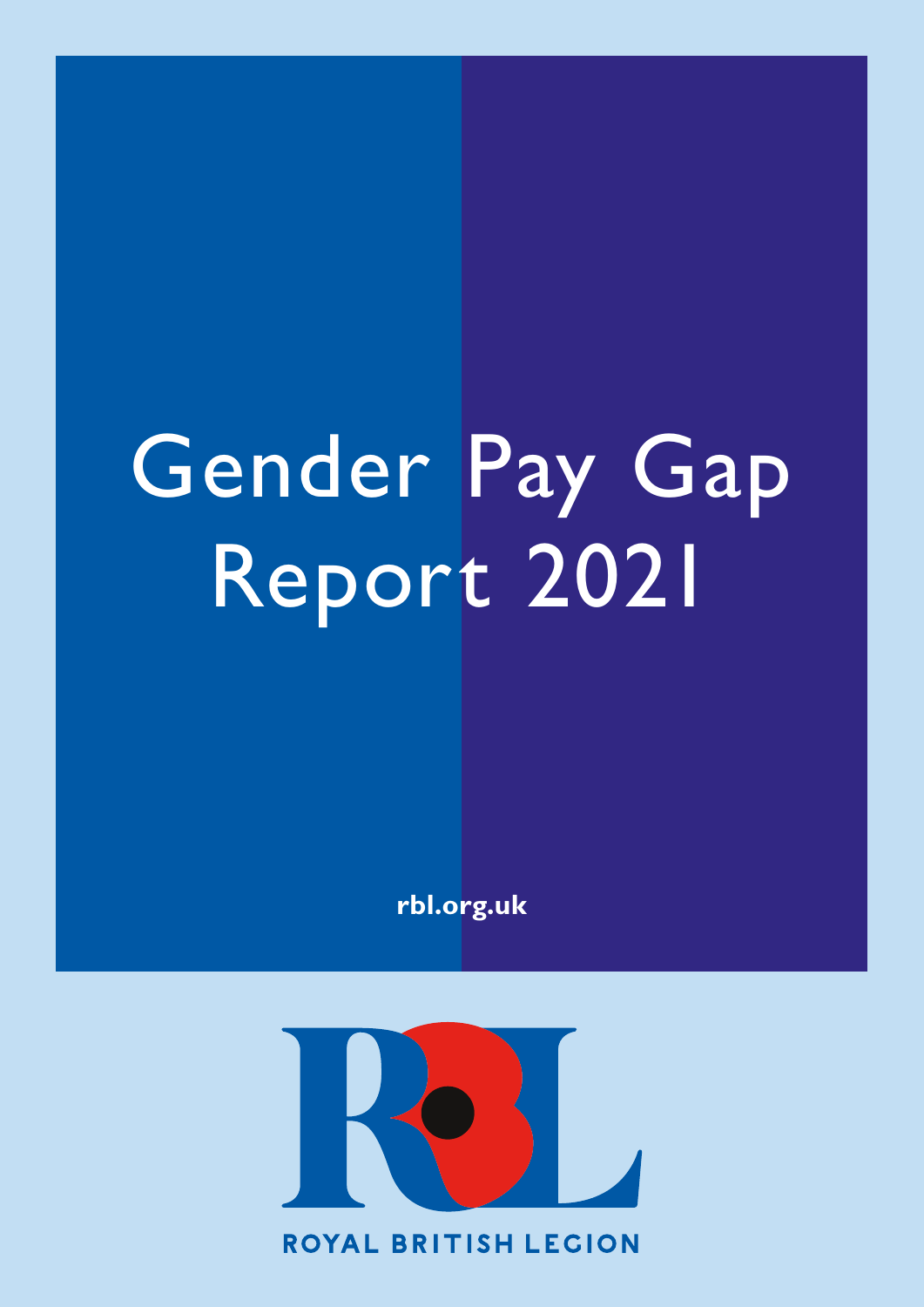## The Royal British Legion and its constituent parts

We are committed to becoming a truly inclusive organisation, where everyone is valued for their contribution. This is consistent with our core values and desire to promote the Royal British Legion (RBL) as a great place to work.

We strive to become a more inclusive and diverse organisation, not least so that we can best serve the needs of the entire Armed Forces community we are here to support. In recent years we have increased our focus on diversity and inclusion across RBL and are set to publish our first D&I Action plan, outlining our planned commitments to become a more diverse and inclusion organisation.

Gender Pay Gap (GPG) reporting is a legal requirement for all organisations employing over 250 people. Gender pay reporting identifies any gap between men and women's average pay and enables organisations to outline their plans for addressing this. **RBL embraces this as part of our commitment to diversity and inclusion, and to improving our pay offer and transparency over how pay is set.** 

The existence of a gender pay gap does not represent an issue of equal pay, the requirement to pay men and women (who do the same or similar jobs, or work of equal value) equally. Gender Pay Gaps demonstrate the existence of structural inequity in the average pay of men and women in an organisation usually driven by over- and under-representation of the two groups in different roles and pay levels within the organisation. RBL is committed to its legal responsibility to ensure equal pay, as well as its moral responsibility to reduce structural gender pay gaps within its workforce.





RBL had 1,502 Full Pay Relevant employees on 5th April 2021. Overall, we had a much higher number of women employees than men; 71.9% of all employees were women. This imbalance is not uncommon within the charitable sector.

RBL is a large, complex organisation which delivers a wide range of welfare, care and recovery services to beneficiaries in addition to campaigning, raising funds, leading remembrance and commemoration on behalf of the nation, and supporting a substantial membership organisation.

Our workforce is multi-faceted. We run six registered care homes across England with a total FPR staff of 658 on the snapshot date. We are required to report on RBL as a single legal entity (see Appendix), but it is more useful to analyse the Gender Pay Gaps that exist within our Care Homes workforce - 44% of our employees, 85% female (social care industry average: 82%) – and the rest of the organisation.

Looking separately at these two workforces, our Care Homes have a mean hourly pay gap of -7.2% (in favour of women) for 2021 while the rest of our organisation has a mean hourly pay gap of 12.3% for 2021. A similar pattern can be seen in the Median data.

While the GPG within the organisation (excluding Care) continues to be a focus for our actions, it should be noted that this is below the provisional ONS data for the mean national average of 14.9% for 2021.

Figure 1: All Full Pay Relevant (FRP) employees, April 2021



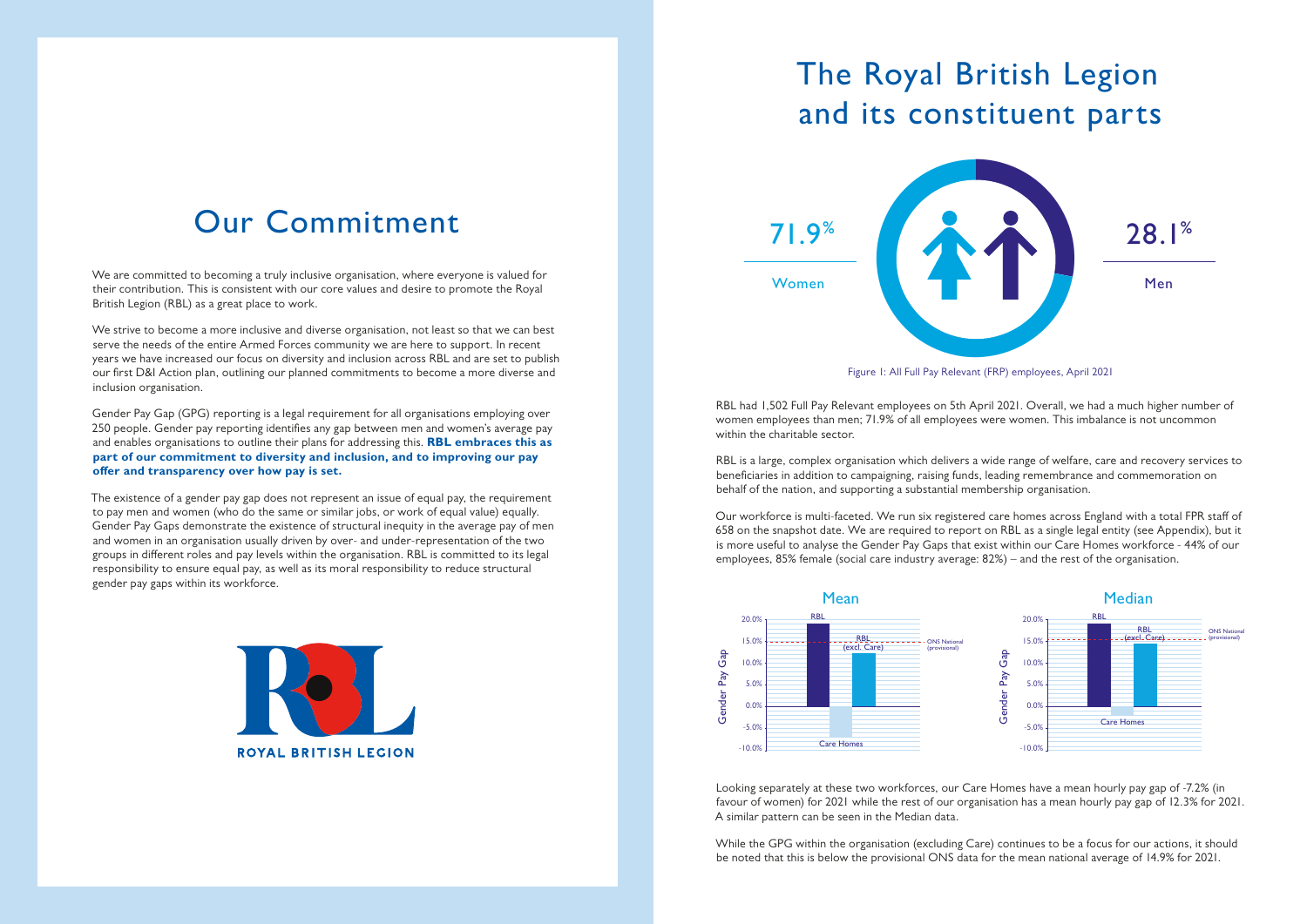### Focusing in on Priority Areas

As stated above, the mean hourly gender pay gap for our Care operation was -7.2% (in favour of women) and the hourly pay gap for the Royal British Legion (excluding Care Homes) was 12.3%.

If you line up all the men and women working in an organisation in two separate lines in order of hourly pay rate, the median pay gap will be the difference between the hourly rate of the woman in the middle of their line and the man in the middle of theirs.

The overall median hourly pay gap was 19.3%, the median for Care Homes was -2.1% (in favour of women), and the median for RBL (excluding Care) was 14.9%.

The composition of pay quartiles illustrates how these gaps arose, and where our focus should be for improvement.

To report on quartiles we recombine these two lines, retaining the high-low order of pay, separate the line into quarters, and identify the percentage of each quarter that are men and the percentage that are women.

The above graphs clearly show that the very low number of men employed within our Care Homes overall are relatively evenly distributed across the four quartiles of pay within this segment of our workforce. While the significantly higher proportion of women employed in lower-paid Care Home jobs does contribute to the inequal distribution of men and women across the four Overall pay quartiles, the final graph shows that even after excluding Care Homes from our overall data set, the 62% of our workforce which are women within the rest of the organisation is over-represented within the lower quartiles and under-represented within the upper two quartiles.

Overall, we continue to make improvements in our upper quartile, where the proportion of women has increased from 55.1% in 2018 to 58.1% in 2021. But, more balanced recruitment at the most senior levels of our organisation as well as opportunities for progression are key focus areas moving forward.

Since the Care Home workforce is predominantly women and also represents a significant proportion of the lower end of our pay spectrum, the combination of both segments of our workforce produces an overall mean hourly pay gap figure for RBL which is above the national average.

While we comment on the Care Home workforce composition below, we do not anticipate being able to drive the kind of sector-wide change in the balance of men and women in the caring professions that would be needed to radically alter our workforce composition and therefore the impact of this segment of our workforce on our overall pay gaps.

Our focus is on improving the balance of representation of men and women across pay levels within the rest of our organisation which comprises Welfare Services and Grants, Membership, Fundraising, Remembrance and the various corporate professional functions.

### What are we doing - our Gender Pay Gap Action Plan

We are committed to reducing our gender pay gap through more equal representation of men and women within our organisation outside our Care Homes workforce. We know this may take some time and we have already started taking action to improve our understanding so that we can take targeted actions to help reduce our gender pay gap.

#### **Leadership at RBL**

While we have made some progress to improve the proportion of women in leadership roles, we know we have much more to do. In the next year, we will: -

- Take actions to ensure our recruitment processes are more inclusive, and free from bias, with a particular focus on leadership roles
- Undertake analysis to determine the role of internal progression in the development of our senior leadership group
- Launch a new leadership development programme with 'accessing senior roles' a core part of the programme
- Develop our candidate proposition to ensure we engage effectively with our external audiences and communicate our inclusion agenda; this includes providing encouragement and focus on women joining us, particularly at a senior level
- Start to explore what career pathways and routes we can build across the Legion for all staff and ones that especially support women with career progression

#### **Representation and Support**

To help drive change and shape our D&I agenda, we have supported the development of new staff networks, including our new Gender Network, across RBL Group, to empower colleagues to contribute ideas to help solve some of the barriers experienced by under-represented and disadvantaged groups.

- 
- We are developing our approach to awareness and support around the menopause. And, we will use our
	-
	-

staff networks to identify other needs of different groups of our workforce and to develop actions to ensure we are supportive and inclusive of all.

### **Improving our Pay Framework**

We are in the final stages of a significant redevelopment of our approach to setting pay within RBL. Our new Pay Framework, being further developed in April 2022, will improve pay transparency and enable us to monitor the internal equity of pay between different roles more closely. We are also taking continual steps to improve the overall value of our pay and benefits particularly raising the level of our lowest-paid staff. This will continue to have a positive impact on the average pay of women within our workforce.

### **Promoting Flexibility**

We have adopted a range of working patterns since the start of the Covid-19 pandemic which include homeworking contracts, and hybrid working arrangements for office-based staff. These, in addition to the operation of statutory flexible working requests, provide RBL staff – regardless of gender - with greater ability to manage work alongside other caring commitments. These initiatives have been shown to both support women – often the primary carer – in continuing their careers, and also enabling and encouraging men to play an equal part, and therefore alleviate the sometimes unequal burden on women.



Figure 2: Quartile split of all employees, April 2021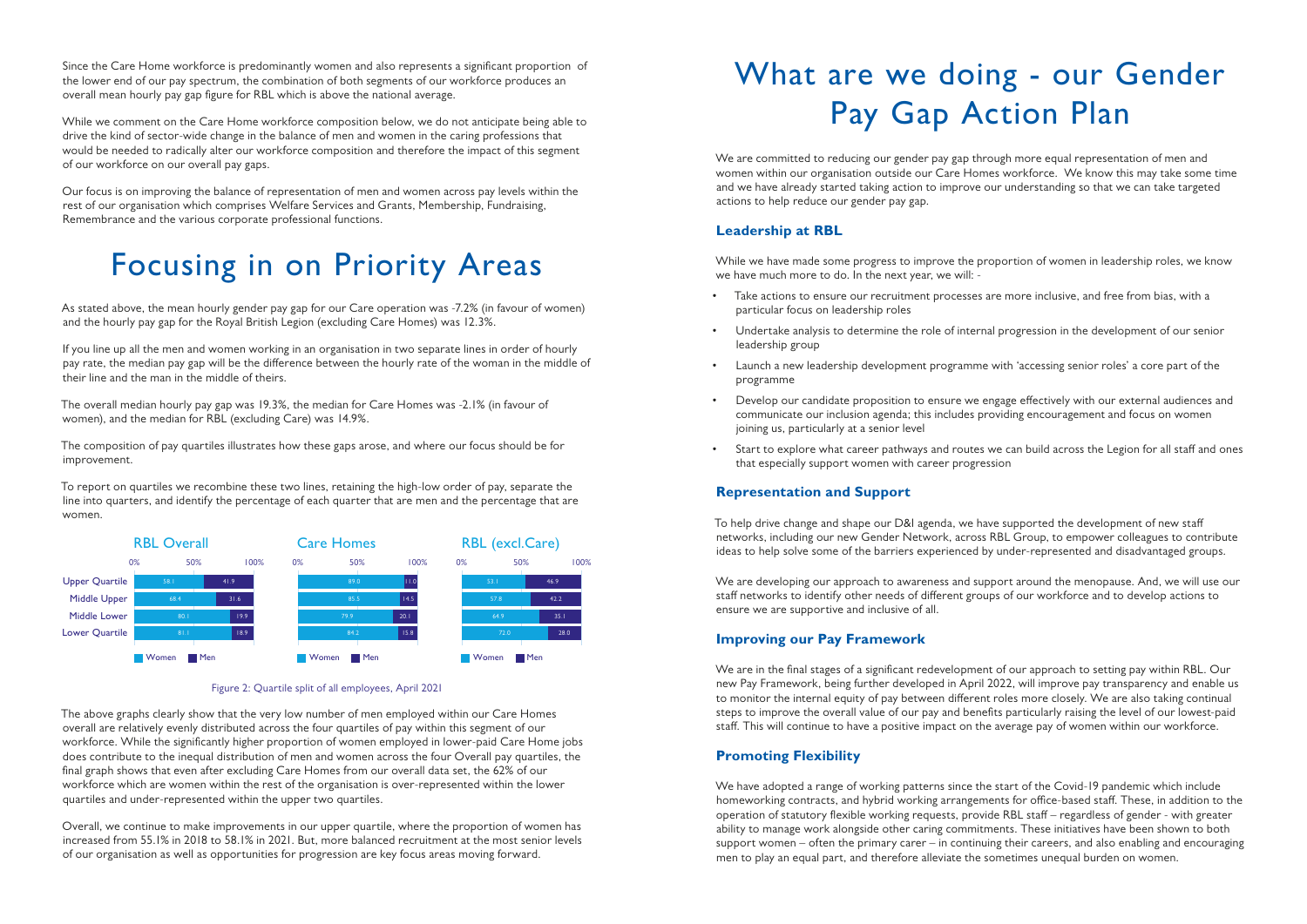### Appendix: Royal British Legion Gender Pay Gap Report 2021

In accordance with our statutory obligations, we have filed the following data with the Government Equalities Office for the Royal British Legion for the year ended 5th April 2021: -

| Median Hourly Pay Gap: | 19.3% |  |
|------------------------|-------|--|
|                        |       |  |

Mean Hourly Pay Gap: **19.5%**

Quartile Composition (against overall FPR workforce of Men: 28.1% / Women: 71.9%): -

|       | Lower | <b>Lower Mid</b> | <b>Upper Mid</b> | <b>Upper</b> |
|-------|-------|------------------|------------------|--------------|
| Men   | 18.9% | 19.9%            | 31.6%            | 41.9%        |
| Women | .1%   | 80.1%            | 68.4%            | 58.1%        |

| People receiving a bonus | <b>Men: 8.3% / Womer</b> |
|--------------------------|--------------------------|
| Mean Bonus Pay Gap:      | $-35%$                   |
| Median Bonus Pay Gap:    | $0\%$                    |

#### People receiving a bonus **Men: 8.3% / Women: 4.6%**

RBL does not operate performance-related pay schemes. The bonuses referenced above – in line with statutory requirements – essentially comprise recognition payments (vouchers) and Long-service Awards typically ranging from £10 to £200.

For context, the historical mean/median hourly pay gap has been: -

|                | 2017  | 2018  | 2019  | 2020  | 2021  |
|----------------|-------|-------|-------|-------|-------|
| Median pay gap | 21.3% | 18.5% | 21.2% | 18.9% | 19.3% |
| Mean pay gap   | 20.6% | 19.8% | 21.1% | 18.7% | 19.5% |

The slight increase in the overall RBL Gender Pay Gap from 2020 to 2021 results largely from overall headcount reduction outside Care Homes, and expansion of the proportion of staff – in particular in our Care Homes – qualifying as full-pay-relevant as a result of improvements in sickness pay. Both these changes increased the overall 'skewing' effect of the predominantly female lower-paid care home workforce on our overall statistics.

This data does not cover employees of the National Memorial Arboretum, or Poppyscotland, which are wholly owned subsidiaries of the RBL and do not employ more than 250 people and for which we are therefore not required to report.

**Karen Gill** Director Human Resources and Organisational Development

Our Gender Pay Gap report was created in accordance with government guidelines as defined by the Advisory, Conciliation and Arbitration Service, (ACAS).

This report is based on the snapshot date of 5th April 2021.

I confirm that the data reported is accurate.